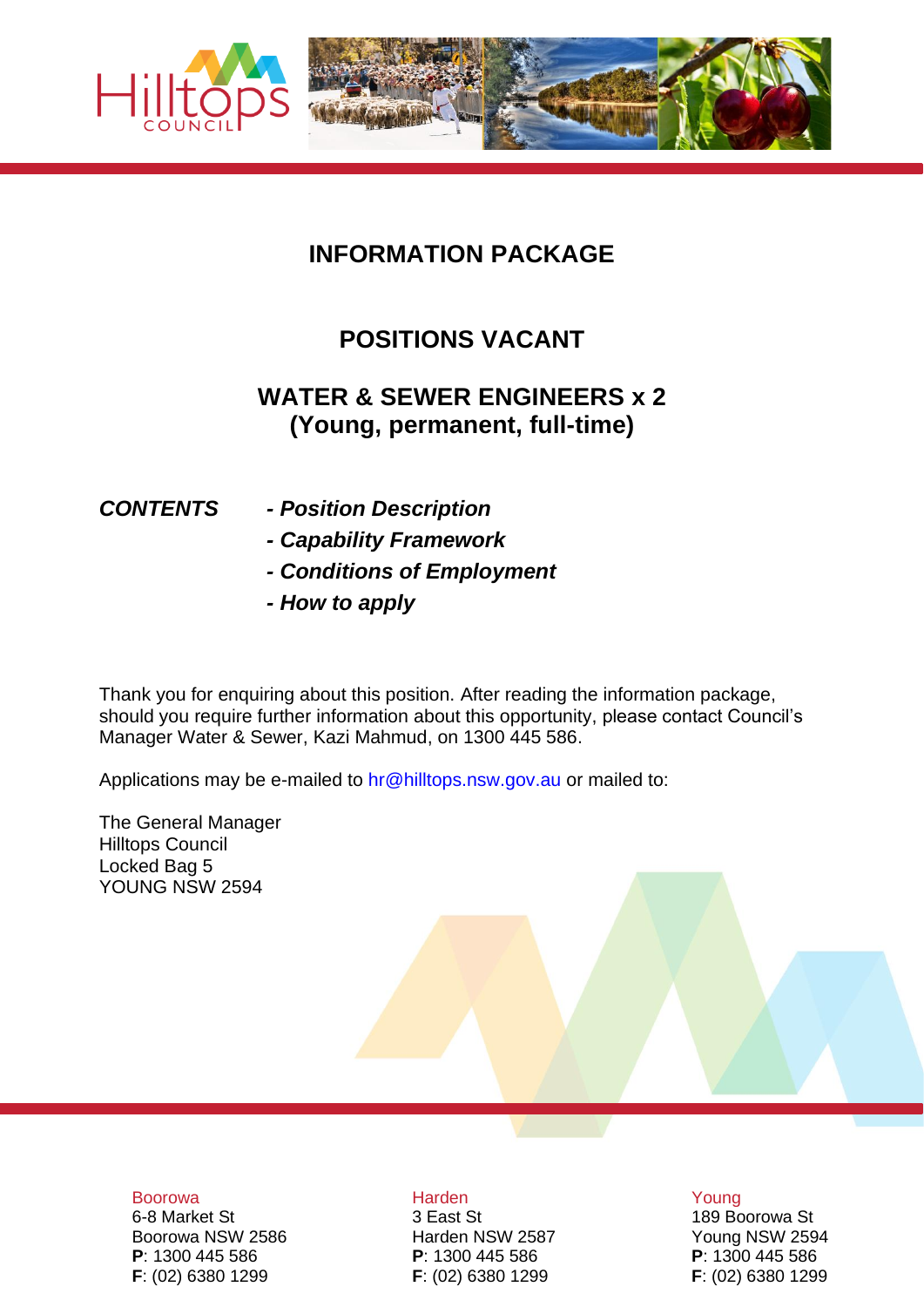

# Position Description **Water & Sewer Engineer**

| <b>Directorate:</b>              | Infrastructure                                                                                                                                                                                                                               |
|----------------------------------|----------------------------------------------------------------------------------------------------------------------------------------------------------------------------------------------------------------------------------------------|
| Location:                        | <b>Hilltops Region</b>                                                                                                                                                                                                                       |
| <b>Reports to:</b>               | <b>Manager Water &amp; Sewer</b>                                                                                                                                                                                                             |
| <b>Award band/level:</b>         | <b>Professional/Specialist Band 3 Level 2</b>                                                                                                                                                                                                |
| <b>Grade range:</b>              | 9 - 11 (Hilltops Council Salary System)                                                                                                                                                                                                      |
| <b>Conditions of employment:</b> | Permanent, full-time, 70-hour nine-day fortnight<br><b>Local Government (State) Award 2020</b><br><b>10% Employer Superannuation Guarantee</b><br><b>Civil liability allowance 3.5%</b><br>Potential market allowance of up to \$10,000 p.a. |

#### **Council overview**

Hilltops is situated in the picturesque South-West Slopes of NSW, comprising the towns of Boorowa, Harden-Murrumburrah and Young and their surrounding villages, each with its distinctive character and rich history. Set amongst rolling hills, orchards, canola and wheat fields, just two hours' drive from Canberra and four hours from Sydney, we are a prime agricultural region, renowned for our award-winning food, wine, produce, wide open spaces and amazing sunsets. This is a great place to live, work and play and we offer a relaxed, country lifestyle with all the benefits that can be found in major regional centres.

#### **Council values**



## **Primary purpose of the position**

Our Water & Sewer Engineers assist in the management of Council's water & sewer operations, including: monitoring and managing the water & sewer headworks and reticulation operation, developing and managing in-house construction projects, managing contracts, liaising with regulatory authorities and undertaking investigations of water & sewer assets, and assisting in the development of both capital works programs and life-cycle models of operation maintenance, renewal and upgrades.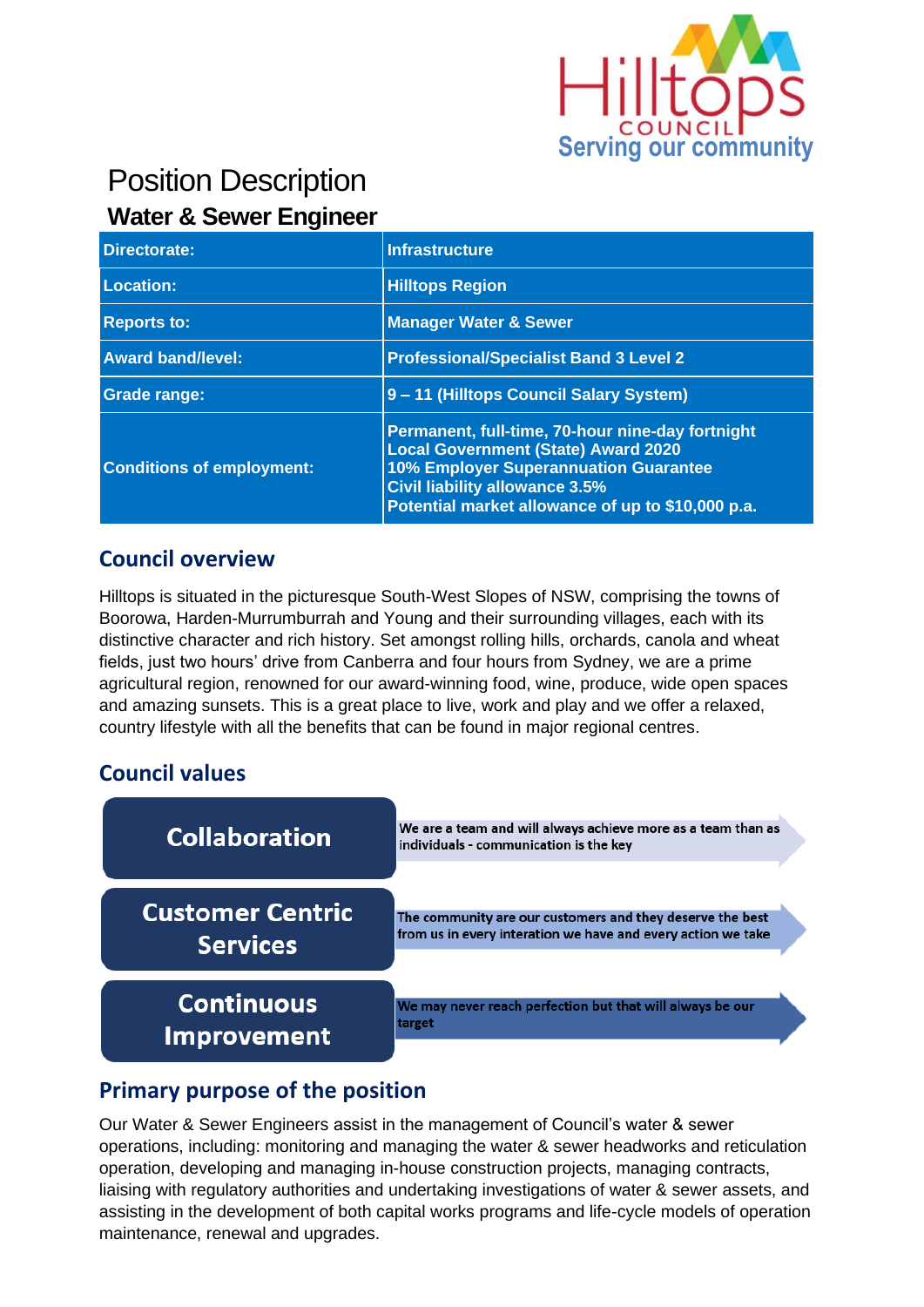#### **Key accountabilities**

Within their area of responsibility, the incumbent in this role is required to:

- Provide professional engineering advice and develop specialised knowledge in relation to the following:
	- a) water and sewer reticulation operations (maintenance),
	- b) headworks operations,
	- c) reticulation construction,
	- d) strategy and planning,
	- e) investigation, design and preconstruction activities,
	- f) development assessment and asset management &
	- g) trade-waste operations.
- Monitor and review water and sewer infrastructure performance and reporting requirements to the regulatory authorities (EPA, NSW Health and DPI Water) and take necessary actions to assist in the development of Hilltops' capital works program for the Water & Sewer section.
- Track and manage project expenditure and assist with the preparation of budgets.
- Provide appropriate advice to ratepayers and other stakeholder requests, as quided by the Manager Water & Sewer, on subject matter related to the Water & Sewer section of Council.
- Actively co-operate with the Manager Water & Sewer to ensure activities related to safety, quality and environmental protection requirements are carried out on a day-today basis.
- Build positive relationships with staff and management at all levels, ensuring that staff are influenced to achieve expectations.
- Maintain a balance between external and internal communication expectations and maintain professionalism, with a view to achieving organisational objectives.
- Develop a life-cycle model for operation maintenance, renewal and upgrades.
- Be customer service oriented, keeping the customer and stakeholder as the focal point of all activities and actively strive to accommodate customer's needs and concerns.
- Promote Council's values, vision and strategic direction and strive for continuous improvement in all aspects of work.
- Implement Trade Waste & backflow prevention requirements for Council under guidance from the Manager Water & Sewer.
- Promote a team environment to achieve team and broader business objectives.
- Demonstrate a proactive approach to workplace health and safety requirements as relevant to the work of the team.
- Demonstrate drive and commitment to delivering high quality services to required standards.
- Undertake any duties requested that are within the skills and capabilities of a position at this level.

## **Essential criteria**

- 1. Tertiary qualifications in a relevant engineering discipline.
- 2. Knowledge and experience in investigation, planning, design, construction and operation of Water & Sewer Infrastructure.
- 3. Experience in contract and project management utilising established systems for the delivery, co-ordination and management of operational/capital delivery work programs within the water & sewer industry.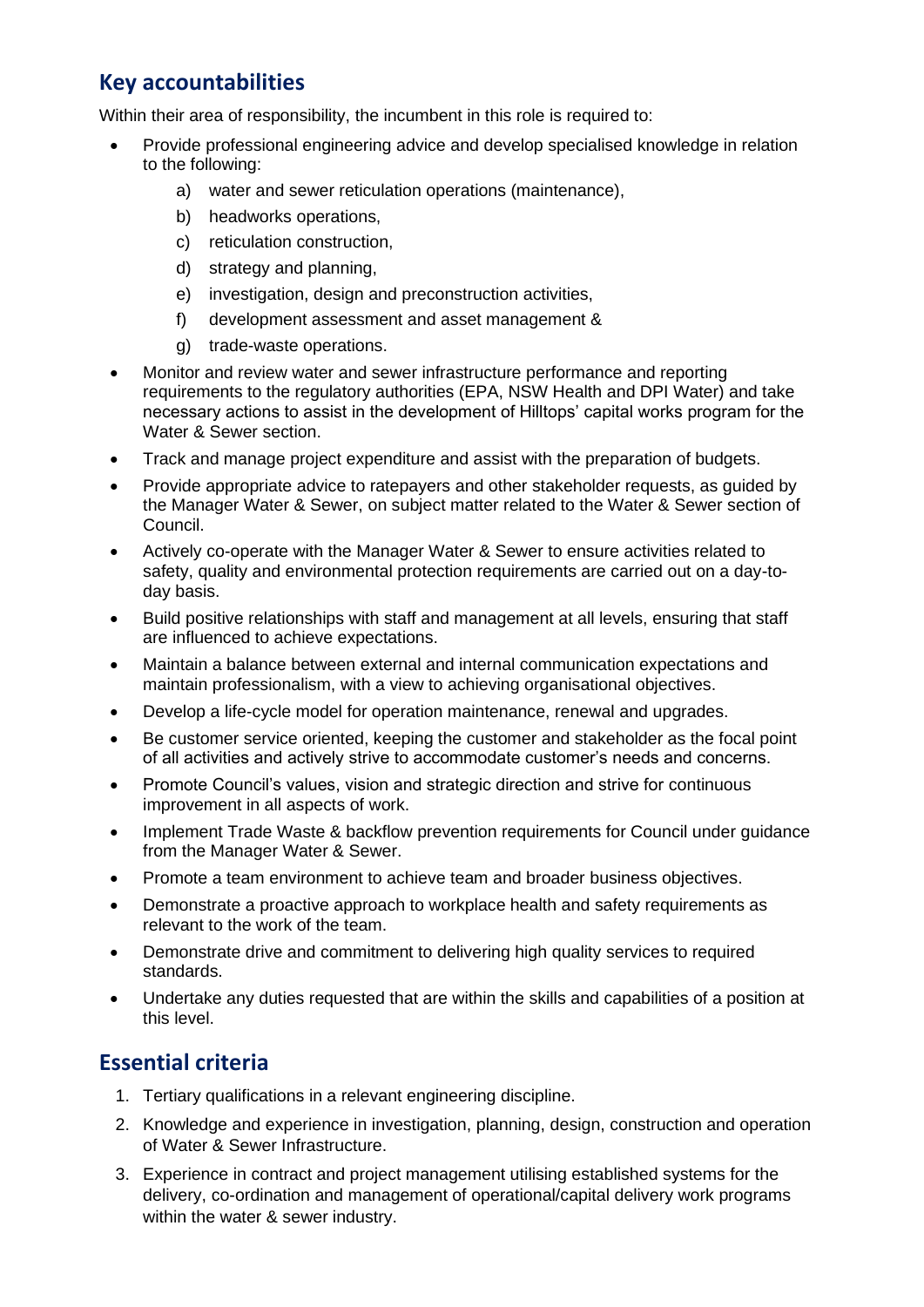- 4. Demonstrated ability to prepare contract documentation, tender specifications and the ability to monitor and manage a budget.
- 5. Well-developed analytical skills and demonstrated innovative and flexible approach to problem solve project requirements.
- 6. Experience and associated skills in the management of staff, consultants, contractors and both internal and external stakeholders.
- 7. Highly developed oral and written communication and interpersonal skills and proven ability to provide clear, well-constructed written and verbal advice.
- 8. High-level computer literacy and knowledge of Microsoft Office suite, GIS, Asset information and project databases.
- 9. Class C driver's licence as a minimum.

#### **Desirable criteria**

- 1. Postgraduate qualifications or experience in Project Management, Urban Planning, Water Supply or other related field.
- 2. Knowledge of Water Services Association Australia design and construction standards and other related legislation including: Local Government Act, Protection of Environmental Operations Act, Environmental Planning & Workplace Health & Safety legislation.
- 3. Previous experience working with telemetry systems.
- 4. WorkCover Construction Induction (Whitecard).

## **Limits of Authority**

This position has delegations to act within regulations and Council policies and guidelines. The incumbent in this position will often make decisions by choosing the appropriate process or direction, with more complex problems referred to the Manager Water & Sewer.

#### **Key Managerial Accountabilities**

This position generally has no managerial accountabilities, but may be required to relieve the Manager Water & Sewer and manage contractors on occasion.

#### **Organisational Accountabilities**

| Workplace Health and Safety         | 'There is always time to work safely'. We all have a responsibility<br>for Workplace Health and Safety. All employees must observe<br>safe work practices and operating procedures and comply with<br>the requirements of the WHS legislation and Council's Policies<br>and Procedures relating to Workplace Health and Safety. |
|-------------------------------------|---------------------------------------------------------------------------------------------------------------------------------------------------------------------------------------------------------------------------------------------------------------------------------------------------------------------------------|
| Code of Conduct                     | Council's Code of Conduct sets out minimum standards of<br>conduct that is expected of employees and which we must<br>adhere to. Employees must be impartial and fair in dealings with<br>residents, customers, suppliers, general public and with each<br>other in order to retain trust, confidence and support.              |
| <b>Equal Employment Opportunity</b> | Hilltops Council supports a workplace free from discrimination<br>and harassment. It is the responsibility of all employees to ensure<br>that they treat all colleagues and customers with respect and<br>professionalism without regard to non-relevant criteria or<br>distinctions.                                           |
| Policies and Procedures             | Comply with all Council's Policies, Management Guidelines and<br>Procedures.                                                                                                                                                                                                                                                    |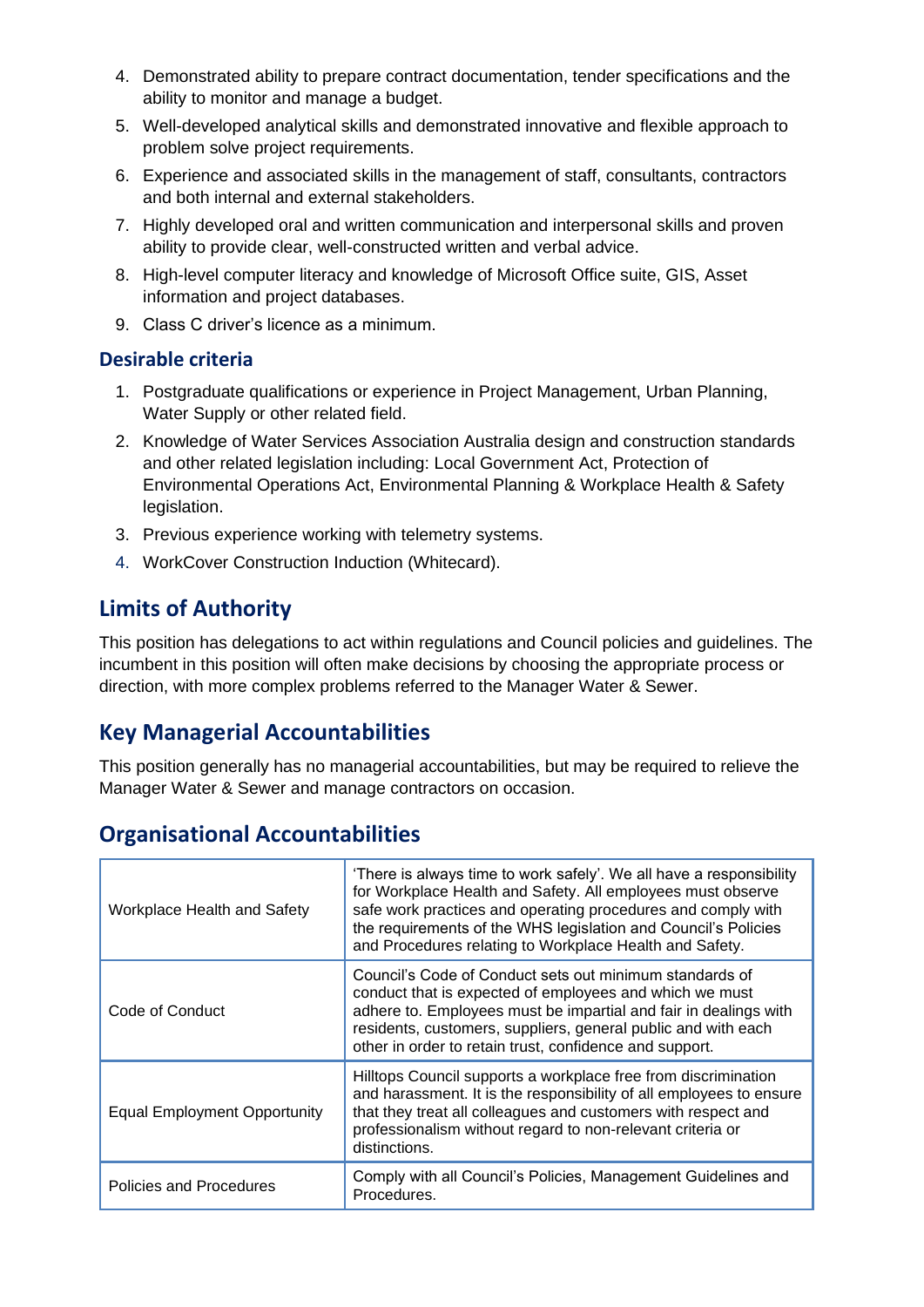| <b>Customer Service</b> | Provide effective service to Council customers and the<br>community. |
|-------------------------|----------------------------------------------------------------------|
|                         | Provide effective service to internal customers.                     |
|                         | Present a positive image of Council.                                 |

#### **Capabilities for the role**

The Local Government Capability Framework (LGCF) describes the core knowledge, skills and abilities expressed as behaviours, which set out clear expectations about performance in local government: "how we do things around here". It builds on organisational values and creates a common sense of purpose for elected members and all levels of the workforce. The LGCF is available at<https://www.lgnsw.org.au/capability>

Below is the full list of capabilities and the level required for this position. The capabilities in bold are the focus capabilities for this position. Refer to the next section for further information about the focus capabilities.

| <b>Local Government Capability Framework</b> |                                     |                 |
|----------------------------------------------|-------------------------------------|-----------------|
| <b>Capability Group</b>                      | <b>Capability Name</b>              | Level           |
|                                              | <b>Manage Self</b>                  | Advanced        |
|                                              | Display Resilience and Adaptability | Adept           |
|                                              | Act with Integrity                  | Adept           |
| <b>Personal attributes</b>                   | <b>Demonstrate Accountability</b>   | Adept           |
|                                              | Communicate and Engage              | Adept           |
|                                              | <b>Community and Customer Focus</b> | Intermediate    |
|                                              | <b>Work Collaboratively</b>         | Adept           |
| <b>Relationships</b>                         | Influence and Negotiate             | Adept           |
|                                              | <b>Plan and Prioritise</b>          | Advanced        |
|                                              | <b>Think and Solve Problems</b>     | Adept           |
|                                              | Create and Innovate                 | Adept           |
| <b>Results</b>                               | <b>Deliver Results</b>              | <b>Advanced</b> |
|                                              | Finance                             | Adept           |
|                                              | <b>Assets and Tools</b>             | Adept           |
|                                              | <b>Technology and Information</b>   | Advanced        |
| <b>Resources</b>                             | <b>Procurement and Contracts</b>    | Advanced        |

## **Focus capabilities**

The focus capabilities for the position are those judged to be most important at the time of recruiting to the position. That is, the ones that must be met at least at satisfactory level for a candidate to be suitable for appointment.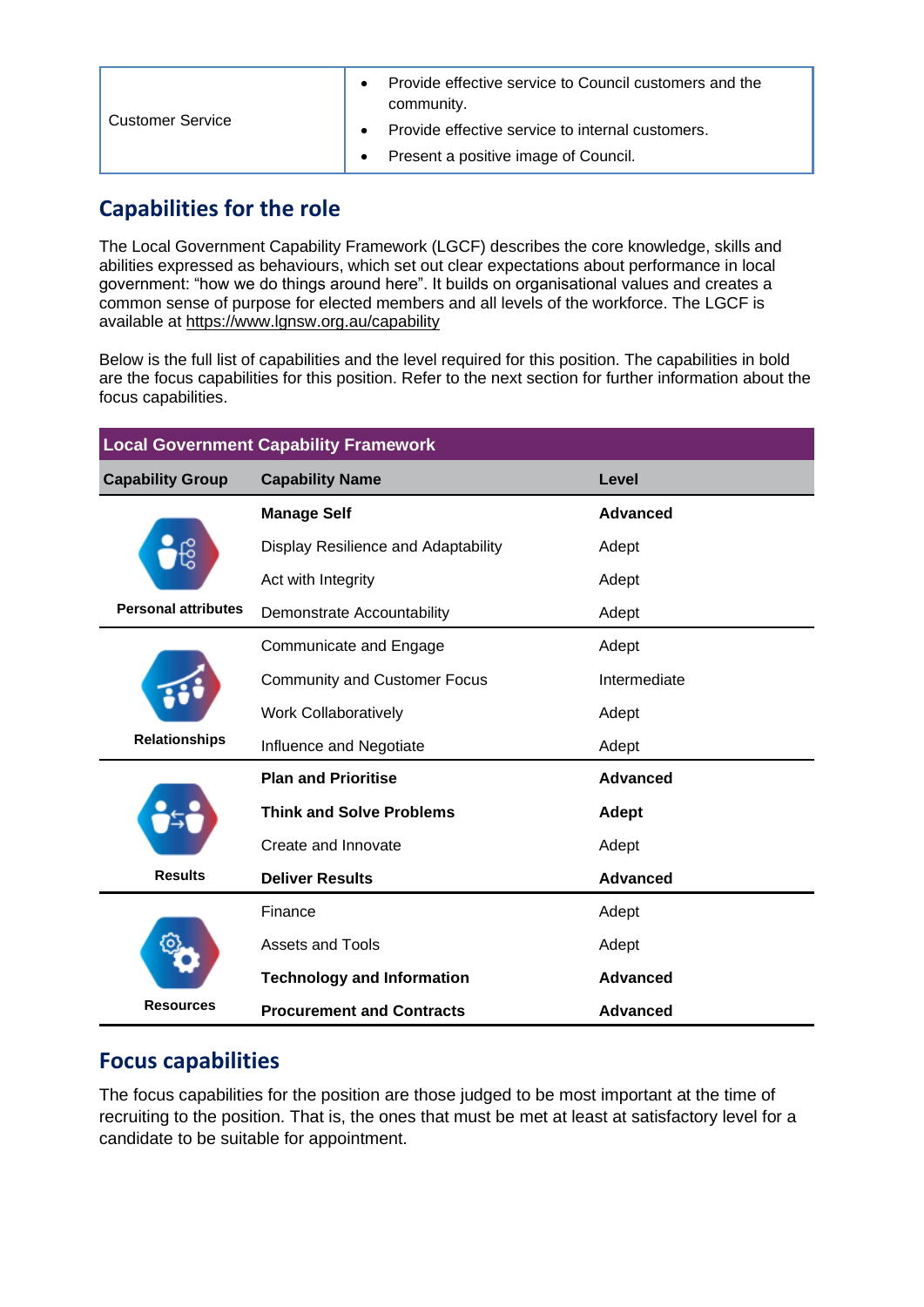| <b>Local Government Capability Framework</b>         |          |                                                                                                                                                                                                                                                                                                                                                                                                                                                                                                                                                                                                                                           |
|------------------------------------------------------|----------|-------------------------------------------------------------------------------------------------------------------------------------------------------------------------------------------------------------------------------------------------------------------------------------------------------------------------------------------------------------------------------------------------------------------------------------------------------------------------------------------------------------------------------------------------------------------------------------------------------------------------------------------|
| <b>Group and Capability Level</b>                    |          | <b>Behavioural Indicators</b>                                                                                                                                                                                                                                                                                                                                                                                                                                                                                                                                                                                                             |
| <b>Personal Attributes</b><br>Manage Self            | Advanced | Demonstrates motivation to serve the community and<br>$\bullet$<br>organisation<br>Initiates team activity on organisation/unit projects, issues<br>$\bullet$<br>and opportunities<br>Seeks and accepts challenging assignments and other<br>$\bullet$<br>development opportunities<br>Seeks feedback broadly and asks others for help with own<br>$\bullet$<br>development areas<br>Translates negative feedback into an opportunity to improve                                                                                                                                                                                          |
| <b>Results</b><br><b>Plan and Prioritise</b>         | Advanced | Ensures business plans and priorities are in line with<br>٠<br>organisational objectives<br>Uses historical context to inform business plans and<br>$\bullet$<br>mitigate risks<br>Anticipates and assesses shifts in the environment and<br>$\bullet$<br>ensures contingency plans are in place<br>Ensures that program risks are managed and strategies are<br>$\bullet$<br>in place to respond to variance<br>Implements systems for monitoring and evaluating effective<br>$\bullet$<br>program and project management                                                                                                                |
| <b>Results</b><br><b>Think and Solve</b><br>Problems | Adept    | Draws on numerous sources of information, including past<br>$\bullet$<br>experience, when facing new problems<br>Demonstrates an understanding of how individual issues<br>$\bullet$<br>relate to larger systems<br>Makes appropriate recommendations based on synthesis<br>٠<br>and analysis of complex numerical data and written reports<br>Uses rigorous logic and a variety of problem solving<br>$\bullet$<br>methods to develop workable solutions<br>Anticipates, identifies and addresses risks and issues with<br>practical solutions<br>Leads cross team/unit efforts to resolve common issues or<br>barriers to effectiveness |
| <b>Results</b><br><b>Deliver Results</b>             | Advanced | Sets high standards and challenging goals for self and<br>others<br>Delegates responsibility appropriately and provides support<br>Defines what success looks like in measurable terms<br>Uses own professional knowledge and the expertise of<br>others to drive results<br>Implements and oversees quality assurance practices                                                                                                                                                                                                                                                                                                          |
| <b>Resources</b><br>Technology and<br>Information    | Advanced | Implements appropriate controls to ensure compliance with<br>information and communications security and use policies<br>Implements and monitors appropriate records, information<br>and knowledge management systems<br>Seeks advice from technical experts on leveraging<br>technology to achieve organisational outcomes<br>Stays up to date with emerging technologies and considers<br>how they might be applied in the organisation                                                                                                                                                                                                 |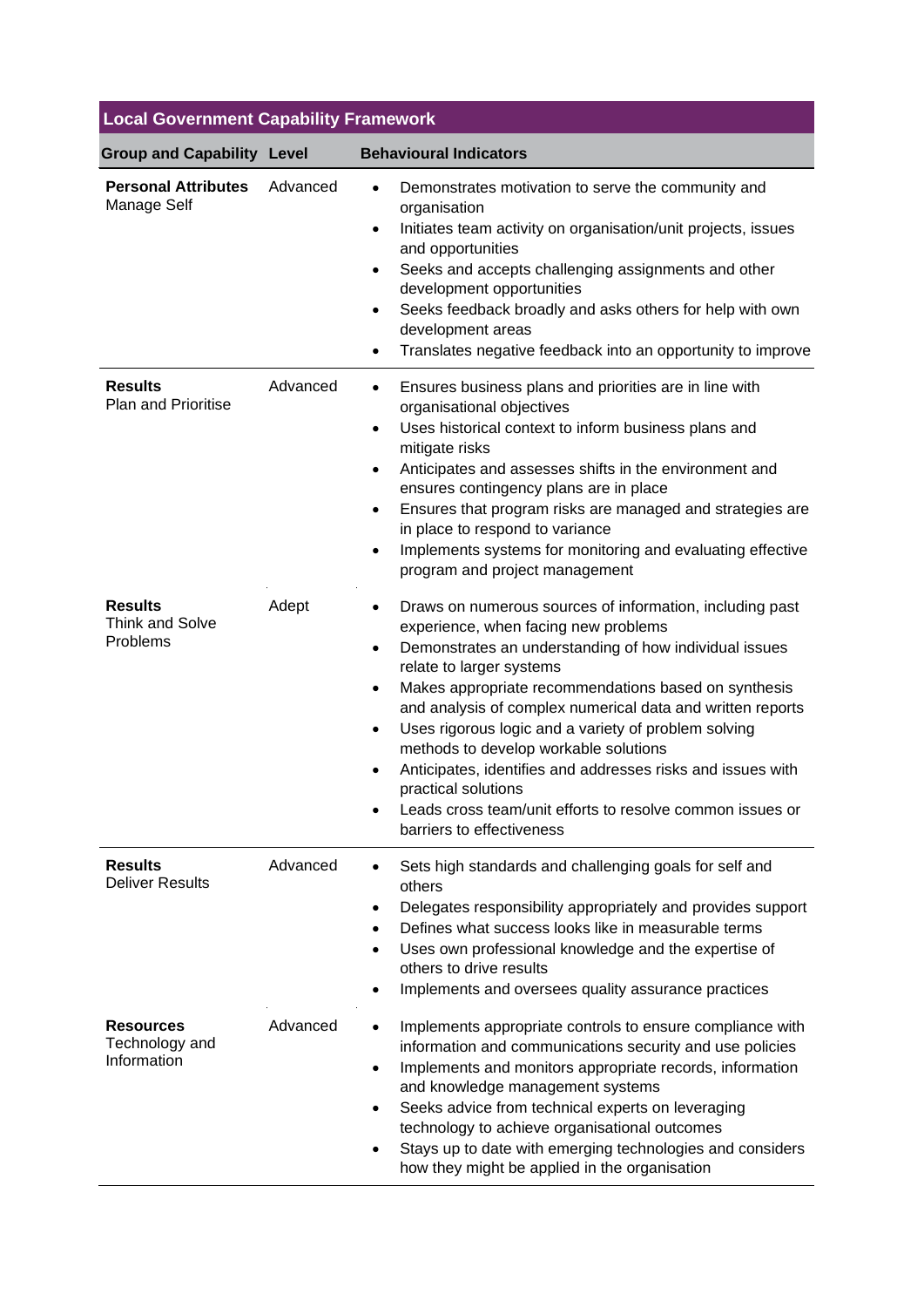| <b>Resources</b><br>Procurement and<br>Contracts | Advanced | Ensures that organisational policy on procurement and<br>$\bullet$<br>contract management is implemented<br>Applies knowledge of procurement and contract<br>$\bullet$<br>management risks to decisions<br>Ensures others understand their obligations to manage and<br>$\bullet$<br>mitigate risks in procurement<br>Implements effective governance arrangements to monitor<br>$\bullet$<br>provider, supplier and contractor performance<br>Represents the organisation in resolving disputes with<br>$\bullet$<br>suppliers and contractors |  |
|--------------------------------------------------|----------|-------------------------------------------------------------------------------------------------------------------------------------------------------------------------------------------------------------------------------------------------------------------------------------------------------------------------------------------------------------------------------------------------------------------------------------------------------------------------------------------------------------------------------------------------|--|
|                                                  |          |                                                                                                                                                                                                                                                                                                                                                                                                                                                                                                                                                 |  |

# CONDITIONS OF EMPLOYMENT

| Position                 | Water & Sewer Engineer                                                                                                                                                                                                                                                                                                                                                                                          |
|--------------------------|-----------------------------------------------------------------------------------------------------------------------------------------------------------------------------------------------------------------------------------------------------------------------------------------------------------------------------------------------------------------------------------------------------------------|
| Award                    | Local Government (State) Award 2020                                                                                                                                                                                                                                                                                                                                                                             |
| <b>Award Band/Grade</b>  | Professional/Specialist Band 3 Level 2<br>Grades 9 to 11                                                                                                                                                                                                                                                                                                                                                        |
| Salary range             | The salary range per week (plus 10%<br>superannuation) is as follows:<br>Grade 9 - \$1,421.50 to \$1,574.90<br>Grade 10 - \$1,499.34 to \$1,661.26<br>Grade 11 - \$1,577.25 to \$1,747.63                                                                                                                                                                                                                       |
| Allowances               | Civil Liability Allowance 3.5%, potential for<br>market allowance up to \$10,000 p.a.                                                                                                                                                                                                                                                                                                                           |
| <b>Employment status</b> | Permanent, full-time                                                                                                                                                                                                                                                                                                                                                                                            |
| Probation                | An offer of employment will be subject to a<br>probationary period of 12 weeks. Subject to<br>satisfactory performance, employment will be<br>confirmed at the end of the probationary period.                                                                                                                                                                                                                  |
| Hours of work            | 70 hours per nine-day fortnight                                                                                                                                                                                                                                                                                                                                                                                 |
| Location                 | Young office, though this position can be<br>requested to commence work from any of our<br>work locations in the region (Harden or Boorowa)<br>and maintain the usual starting time.                                                                                                                                                                                                                            |
| Leave entitlements       | Four weeks annual leave per full year of service.<br>Annual leave accrues progressively over a 12-<br>month service period and accumulates from year<br>to year.<br>Three weeks sick leave on commencement,<br>which includes provision for carers leave.<br>Additional three weeks accumulated on each<br>anniversary of appointment.<br>Other leave provisions as per Local Government<br>(State) Award 2020. |